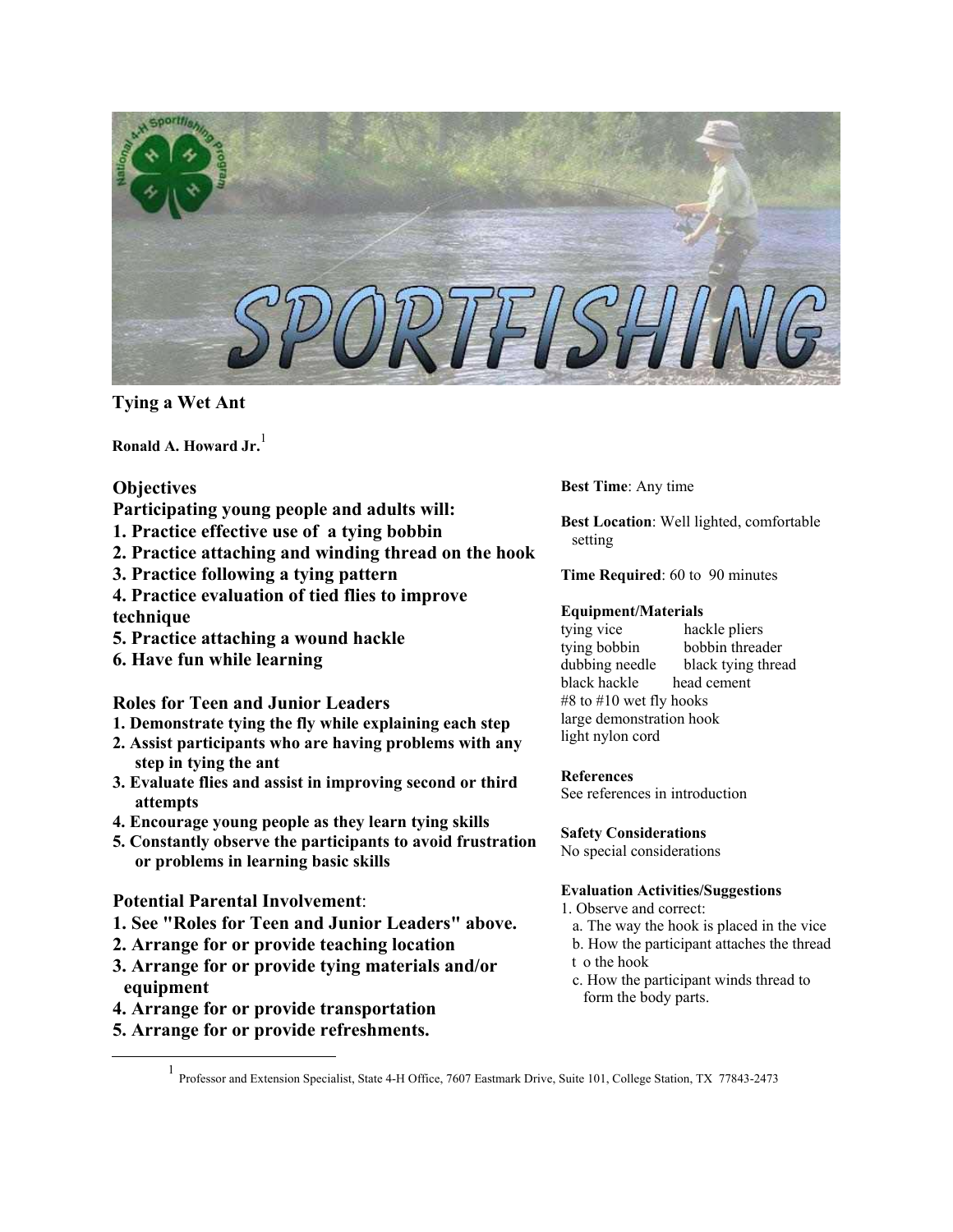**6. Discuss personal experience in fishing sinking ants** 

**7. Evaluate the proportion and appearance of the fly and make any positive suggestions to improve it.** 

**Youth Development Objectives**

**Participating young people will develop:** 

- **1. Fine motor skills**
- **2. Observation and problem solving skills**
- **3. Hand-eye coordination**
- **4. Increased self concept and self esteem**
- **5. Exploration of recreational and vocational skills**

# **Lesson Outline**

- I. Wet black ant pattern
	- A. Hook selection
	- 1. Regular or heavy wire
	- 2. Size 8 to 12
	- B. Body
		- 1. Two sections with narrow waist
	- 2. Lacquered tying thread
	- C. Hackle
		- 1. Black hen or webby cock
	- 2. One or two turns only
	- 3. Tied in at waist
- II. Tying process
	- A. Place hook in vice
		- 1. Clamp securely
		- a. Shank up and horizontal, point down
		- b. Clamp bend in jaws
		- c. Tighten jaws
		- 2. Test security
		- a. Press down on eye
		- b. Release tension with finger
	- c. Hook should make a tuning fork sound
	- B. Attaching the thread to the hook
		- 1. Hold thread across shank near bend
		- 2. Wind several turns forward
		- 3. Cross over those turns coming back
	- 4. Press threads together with nails of thumb and finger
	- 5. Let bobbin hang or attach hackle pliers to thread
	- C. Winding the abdomen
	- 1. Proportion
		- a. Abdomen about 1/2 length
	- b. Waist or thorax about 1/4 length
	- c. Head about 1/4 length
	- 2. Make small ball in center of abdomen area
		- a. Wind tying thread smoothly
- d. How the participant attaches and winds the hackle
- e. How the participant finishes the head of the fly.

### **Application**

Have participants **GATHER** around one vice where each one can see clearly. If the group is too large, set up several demonstration vices and have teen leaders or other assistants demonstrate with you. **DESCRIBE** the pattern and the process as you create a model fly for the participants to use as a reference.

**REPEAT** the process of placing a hook in the tying vice and have each participant do the same thing, checking or having assistants check to be sure that the hook is properly secured in the vice ready for tying.

**DEMONSTRATE** this process using a large hook and light nylon cord. **EMPHASIZE** passing the thread over the shank going away from the body and under it coming back toward the body. **NOTE** that this process will be used in attaching thread to the hook in every tying process and that keeping a fair amount of tension on nylon tying thread stretches the thread and makes a secure tie.

**ILLUSTRATE** the proportion of this tie by using the demonstration fly or by using a large drawing or enlarged picture of a well-proportioned example. Keep the demonstration fly available for young people to examine as they tie their own sample.

**NOTE** that winding only a few turns of thread back and forth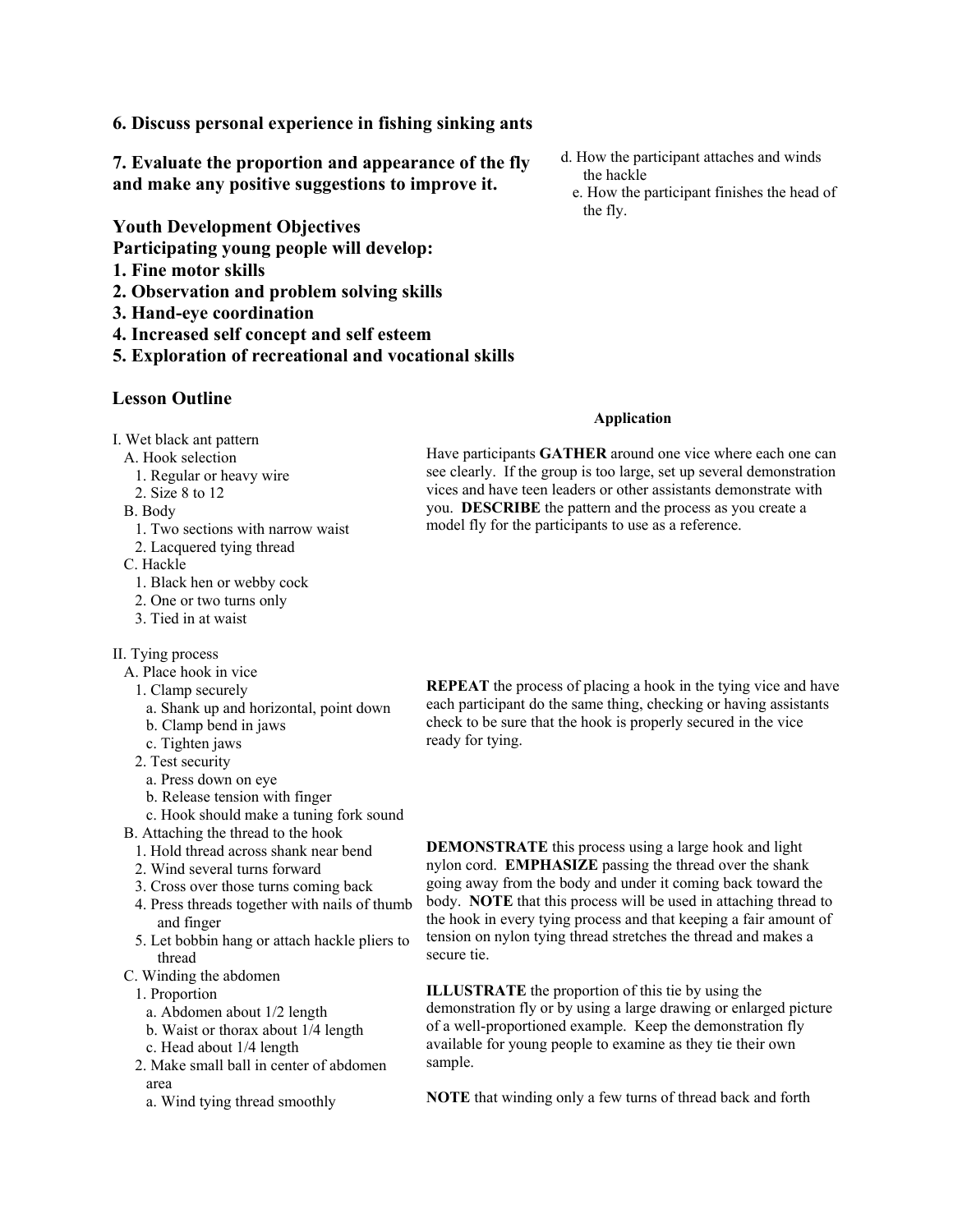- b. Build up several layers for the middle of the abdomen
- c. Apply lacquer to the base
- 3. Wind a football-shaped abdomen
- a. Wind back and forth over central ball
- b. Taper toward both ends
- c. Lacquer after each layer applied
- D. Thorax and hackle
	- 1, Keep thorax area thin
	- 2. Wind thread 2 way forward on thorax
	- 3. Select a black hackle feather
	- a. Soft or webby hackly preferred
	- b. Hackle fibers slightly longer than gap width
	- c. Strip fibers from base of hackle
	- 4. Tie in hackle in center of thorax
		- a. Hold firmly in place
		- b. Top of hackle toward tier
		- 1) Shiny side
		- 2) Convex side
		- 3) Top surface of feather
		- hackle base
		- d. Trim butt of hackle feather
	- 5. Wind one or two turns of hackle around thorax
	- a. Grasp tip of hackle with hackle pliers
	- b. Wind hackle in same direction as tying
	- thread
	- c. Keep the hackle sparse!
	- 6. Tie down hackle tip
	- a. Two or three turns of tying thread
	- b. Trim tip of hackle feather
	- 7. Carry thread forward to head area.
- E. Wind a head
	- 1. Technique similar to making abdomen
	- a. Building up layers of thread
	- b. Lacquer after each layer
	- c. Smaller version of abdomen
	- 2. Finish head at the base of hook eye
	- 3. Whip finish thread at head
	- a. Whip finishing tool
	- b. Monofilament loop
	- c. Dubbing needle or finger manipulation
	- 4. Apply final coat of lacquer to all thread
- III. Critique, evaluation and coaching
	- A. Evaluation criteria
		- 1. Neatness
		- 2. Proportion
		- 3. Hackle amount and placement
		- 4. "Fishability"

over each other builds up a swollen center to the abdomen and makes it possible to build a smoothly tapered body.

**STRESS** the value of lacquering layers of thread as the fly is tied to give it a shiny appearance and to make it sink readily when fished.

**DEMONSTRATE** how to add tapering ends to the abdomen as it is being tied by adding layers to the ball at the center and working the thread off the ends of the ball toward either end of the abdomen. **RE-EMPHASIZE** saturating the body thread with lacquer as each layer is laid down to create a hard, shiny body.

**DEMONSTRATE** how to select a hackle feather from a cape. **PLUCK** a feather and prepare it for tying by stripping away the fibers from the base of the feather, leaving an ample amount for tying and winding without being crowded. **EXPLAIN** why using a hen hackle or a webby rooster hackle is desired in this wet fly.

c. Several tight turns of thread wound over showing the "right" and "wrong" sides of the hackle feather. **DEMONSTRATE** how to tie in and trim the hackle feather,

> **DEMONSTRATE** how to wind the hackle around the hook, taking only one or two turns of hackle. **EMPHASIZE** the importance of keeping the hackle confined to a small section of the thorax and keeping the thorax area thin. **EMPHASIZE** the importance of keeping the hackle sparse for an effective tie.

**DEMONSTRATE** how to tie secure the tip of the hackle and trim the hackle feather, and walk the participants through the process verbally.

**SELECT** and **DEMONSTRATE** a whip finishing process. [*Attaching a loop of light monofilament (6-10 pound test) to a match stick makes an effective and easily used tool that can be mastered easily by most youngsters*.]

**EVALUATE** flies as they are finished, holding a **private** evaluation with each participant. Be sure to **USE** an "oreo" technique to evaluate and encourage each of your participants.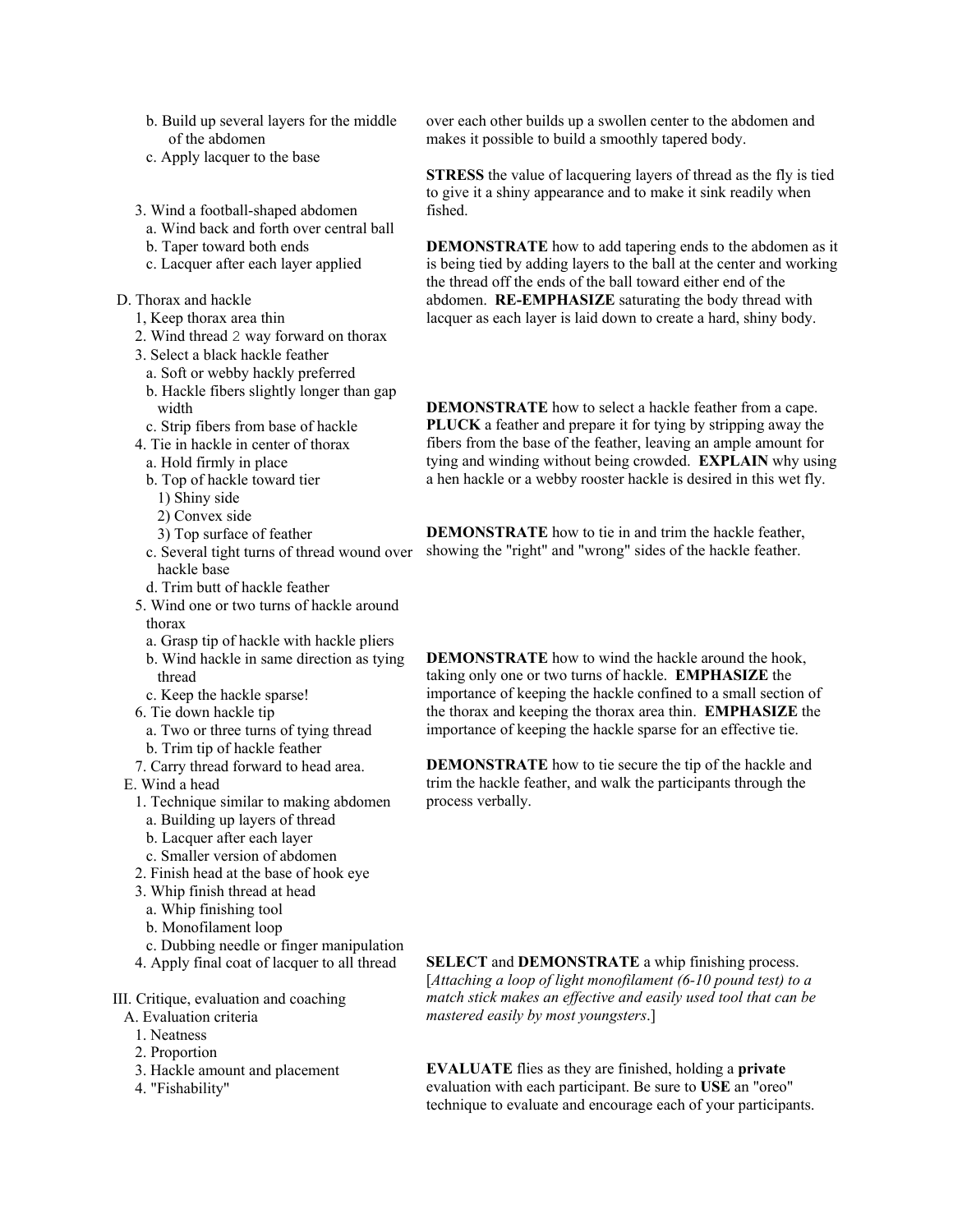### B. Fishing the wet ant

- 1. Primarily a panfish fly
- 2. Cast to likely area
- 3. Permit the fly to sink
- a. Try counting to determine depth
- b. Repeat count when strikes occur
- 4. Retrieve
	- a. Hand-twist retrieve
	- b. Slow strip retrieve
	- c. Rod tip action

**START** with a positive statement about the fly. **MOVE** to an area that needs improvement, starting with the most important or basic element first; then **FINISH** with another positive statement designed to encourage the participant to build a better fly on the next opportunity. If time permits, have the participants **tie** another fly of the same pattern, using the coaching critique as a guide to making a better pattern.

**OFFER** suggestions on appropriate conditions and locations where the fly might be fished locally.

### **Summary Activity**

Have participants compare their ants with the model and determine how they could improve on their imitations. Discuss how to fish the ant, particularly for panfish.

### **Lesson Narrative**

The wet black ant is an excellent panfish pattern that can be used occasionally to take other species as well. It provides superior practice in manipulating the bobbin or tying thread, attaching the thread to the hook and winding a sparse hackle with minimal material cost. It also provides an introduction to the use of a whip finishing tool, like a monofilament loop, to finish the fly without knots. The pattern is usually effective on bedding panfish or actively feeding panfish (like bluegills), almost regardless of the accuracy of the tie or the presentation used.

### **Wet Black Ant Pattern**

The wet black ant can be tied on nearly any style hook in sizes from about size 8 down to size 12 or 14. For teaching purposes, size 8 or 10 hooks are preferred. They give the youngster a bit more room and margin for error.

Wet Black Ant Hook: #8 or #10 wet fly (Mustad 7957B or equivalent) Tail: none Body: black tying thread in three sections Abdomen: about 1/2 shank length, football shaped, lacquered Thorax: about 1/4 shank length, very thin, lacquered Head: about 1/4 shank length, football or ball shaped, lacquered Hackle: black hen or webby cock, one or two turns only Head: black tying thread Lacquer: clear

## **Tying Process**

Demonstration (or demonstrations) of the tying process for the pattern is (are) critical to helping the beginning tiers understand the pattern and process. Make sure that all members can see clearly, even if several demonstrations must be set up. Discuss each step in the tying process, giving any helpful hints as the demonstration progresses. Having several partially completed flies in different stages of construction is often extremely helpful as a reference set for the beginner.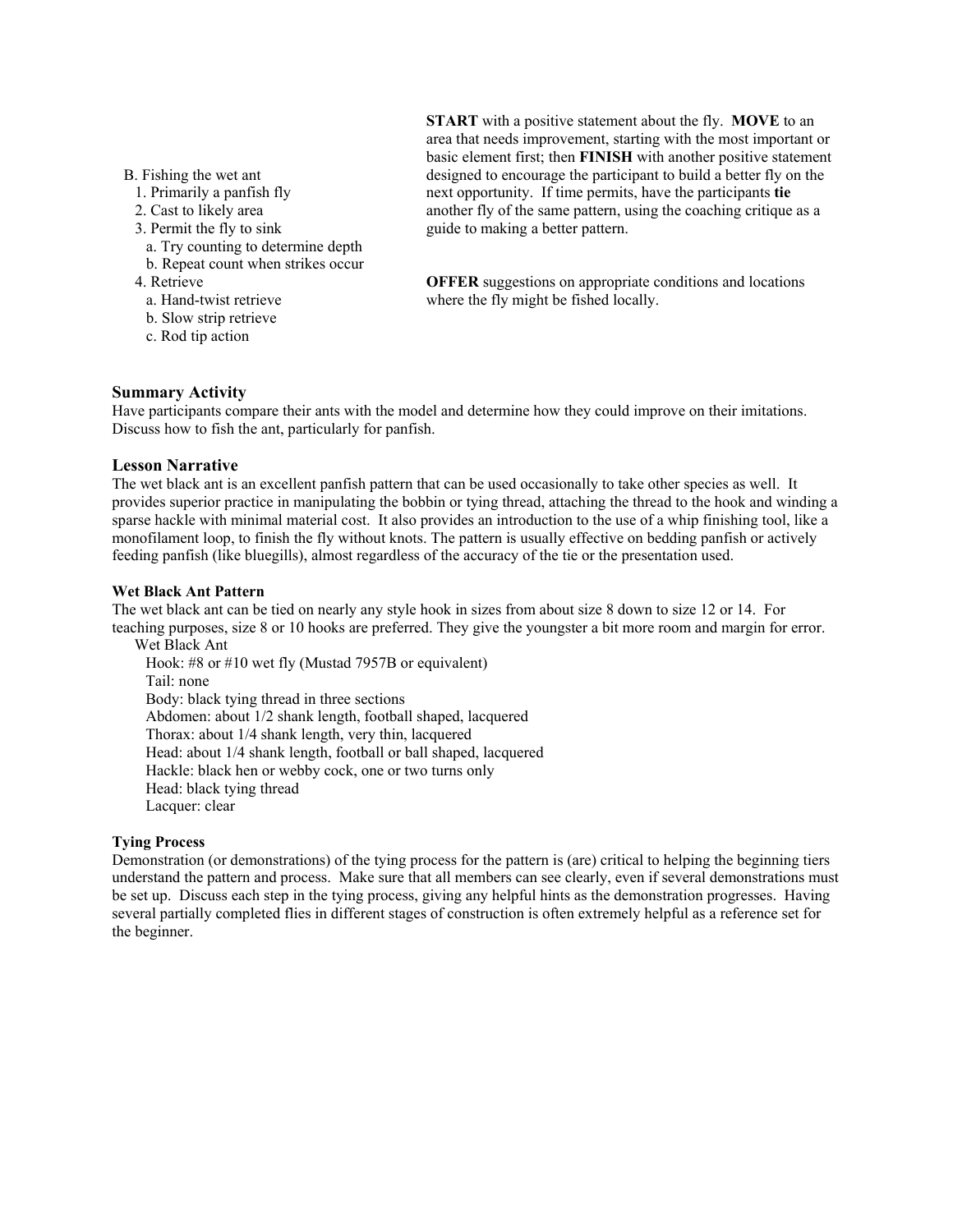Pass out the appropriate hook to each participant and demonstrate (again) how to place it in the tying vice. Beginners often experience some difficulty clamping a hook securely in the vice. The vice should be set up with the jaws pointing toward the tier's dominant hand. Before the session begins, check each vice to see that it is adjusted to close securely on the size hook being used in this tying session. Illustrate how to clamp a hook in the vice as the participants do their own. For best results, the hook should be clamped at its bend with the shank horizontal to the table surface and the point directly below the shank. Many fly tiers like to clamp the hook at the bottom of the bend to give themselves plenty of space to work around the shank. Although the amount of pressure needed to secure the hook in the vice seems modest to experienced tiers, it requires considerable force to cam the jaws tightly. Check each hook for security in the vice and tighten it if necessary before the youngster starts to tie. Demonstrate the "tuning fork" test and have each youngster make sure they have their hooks secured before attaching the thread.

A knotless tying approach is used throughout the manual. As a result, the flies are tied with considerable pressure on the nylon tying thread. This stretches the thread, giving a tight and secure tie. Give each participant a length of tying thread about 12 to 18 inches long. Have them pull steadily on the ends until it breaks. This will give them an idea of how hard they can pull on the thread before it parts. After that is accomplished, have them adjust the length of thread exposed from the tip of the bobbin so they are working with less than an inch of thread between the bobbin and the hook shank. (Many experienced tiers use only a couple of millimeters of working thread.) This makes manipulations of the bobbin easier and smoother with less motion required for each turn of thread. Holding the bobbin with the tip exposed and the spool inside the hand allows the tier to control the tension on the thread more precisely than can be done with the bobbin alone. Allowing the bobbin to hang freely between tying operations maintains tension on the thread without the need for knots.

Attaching the thread to the hook is one of the first basics to be mastered in this tying method. Since the abdomen is the first part to be tied, the thread should be attached near the end of the shank or in the middle of the abdomen area for this pattern. To do so, the tier holds the tag end of the thread along the hook shank and spirals several open turns of thread toward the eye, then crosses over those open turns back toward the bend of the hook. This produces a series of Xes and anchors the thread under itself effectively. Most tiers find that taking the thread over the shank going away from their bodies and under it coming back toward their bodies is easiest and most effective. Demonstrating the process using a large hook and a brightly colored piece of light cord is worth hundreds of words of explanation.

Once the thread is attached, allow the bobbin to hang in place and use the thumbnail and a fingernail on each side to compact the turns into the center of the abdomen area before cutting off the tag end of the thread. Be sure to let the bobbin hang freely or to attach a pair of hackle pliers to the thread to maintain some tension on it at all times.

When the participants are ready to wind the abdomen of the fly, remind them that it should take up about one-half the length of the shank and that it must be built up from the center outward. Having a fly tied to this stage or in several stages of creating the abdomen will assist the young people in getting their flies tied properly. Guide the participants to work back and forth over the central area of the abdomen until they have built up a small ball. Once the ball has been formed have them work back and forth over the ball, tapering the ends to form a football shaped body somewhat pointed at both ends. Stress the need to wind a smoothly shaped body. Remember that one of the main objectives of this session is to learn how to manipulate the bobbin and thread effectively. Have them apply coats of lacquer to the thread layers, producing a hard, shiny surface.

Once the abdomen is tied, wind the thread forward over about half of the waist or thorax area, laying a smooth and even layer of thread. Let the bobbin hang and select a hackle feather. Using either a black hen hackle or a soft, webby cock hackle cape, pluck one feather that has hackle fibers a bit longer than the gap width of the hook. Strip the fibers away from the quill at the base of the hackle, leaving the better part of the feather for tying. The tier should keep the convex (top or shiny) side of the hackle feather facing toward himself or herself and hold it firmly in place while winding several turns of thread over the quill. Once the quill is tied in place, trim the base of the quill away flush with the thread. With the thread only a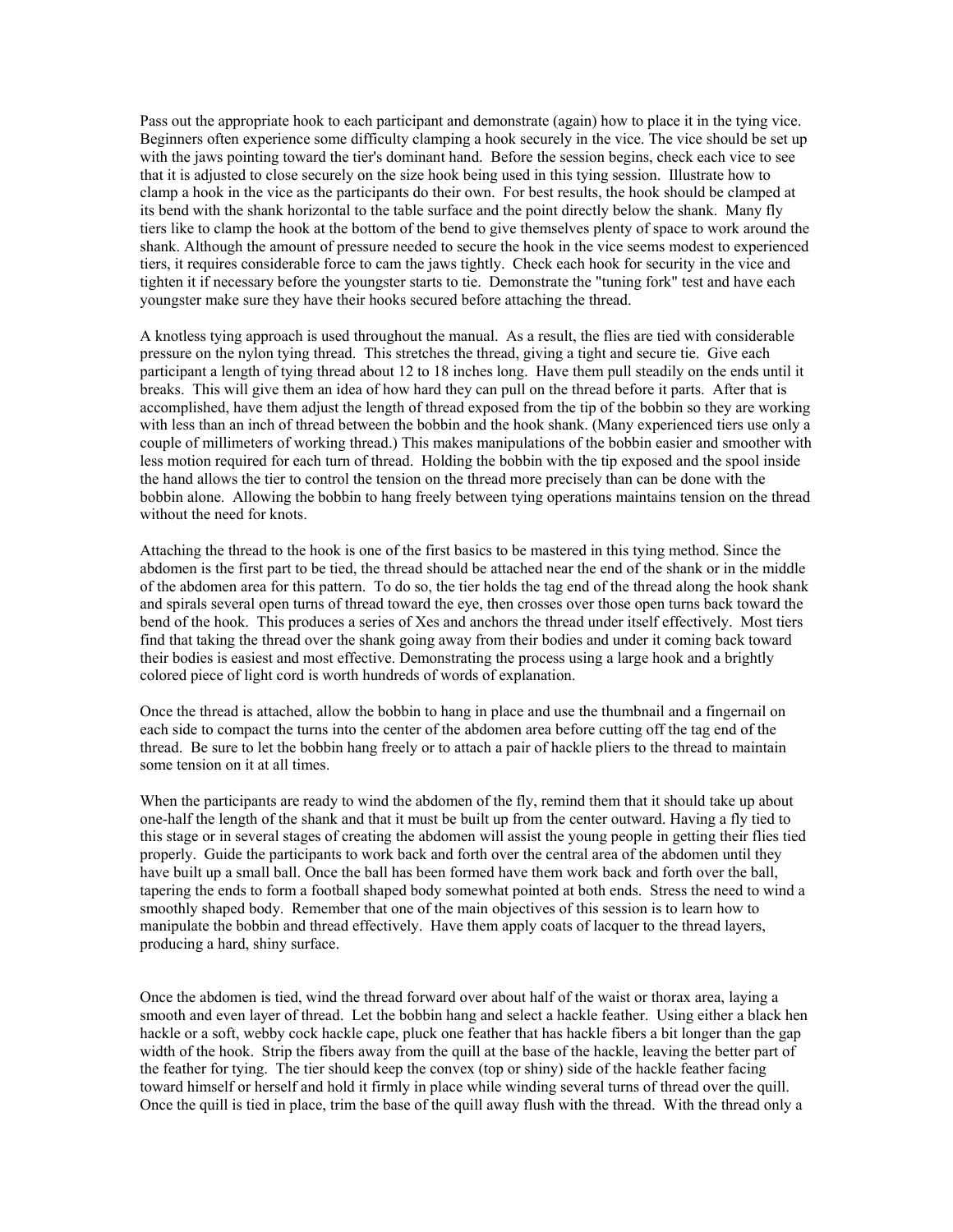couple of turns in front of the hackle feather, leave the bobbin hanging in order to wind the hackles.

Grasp the tip of the hackle feather with the hackle pliers. Lift the hackle until it is perpendicular with the hook shank and wrap one or two tight turns of hackle around the hook. Holding the hackle pliers in one hand, take several turns of thread around the hackle to bind it in place. Let the bobbin hang to maintain pressure on the thread and trim the remaining hackle feather away. This should leave a sparse amount of hackle in a neat ring around the hook in the center of the thorax or waist.

Carry the thread forward in close, even wraps nearly to the center of the head area. Repeat the process used in making the abdomen to create as slightly smaller ball to represent the enlarged head of an ant, lacquering layers of thread to make a hard, shiny head. Finish the fly using a whip finish. Several methods of whip finishing are available. A tier can use a whip finishing tool, a small loop of monofilament, a dubbing needle or even his or her fingers to wind the thread over its standing end. The monofilament loop is extremely easy to use. Simply lay the loop end of the monofilament over the head with the loop toward the eye of the hook. Wrap 6 to 10 wraps of thread over the loop toward the eye. Holding a finger on the wrapped thread to keep it in place, cut the thread leaving a short piece of extra material. Pass the free end of the thread through the loop and pull the loop and the thread through the wraps. Tug on the end to snug the thread down tightly, trim the end of the thread and apply a drop or two of head cement or lacquer to finish the fly. This technique is nearly foolproof as long as the loop does not break and the tier does not allow it to loop over the eye of the hook. Several excellent whip finishing tools area available commercially, and once their use is mastered, they save an inch or two of thread on each fly. All whip finishing methods are best learned by demonstration and coaching.

#### **Critique, Evaluation and Coaching**

Very few beginning flies are going to be models of excellence. The techniques used, attention to detail required and novelty of the process conspire to challenge the beginning tier. Each fly should be evaluated as it is completed, taking care to include positive comments as well as pointing out areas that need improvement. The general neatness of the fly is important. The body parts should be smooth, well proportioned and properly finished. Pay particular attention to the head and the whip-finishing job, a key element in durability of the fly when it is fished. It is difficult to get too little hackle on the fly if a single turn of the feather is used, but most beginners tend to use too much hackle. In this pattern, they should merely suggest legs and provide a bit of movement when the fly is fished. Heavy hackling tends to reduce the fly's effectiveness as a fish catcher. Remember that even poorly dressed ants with odd shaped bodies are likely to be effective in catching the panfish for which they are intended. The ideal fly should cover the linear part of the shank with about half of the shank covered by a fat, football shaped abdomen, a quarter covered by a thin thorax with a light ring of hackle, and about a fourth covered by an enlarged head that ends right at the base of the hook's eye. Encourage the participants to tie an additional fly of the same pattern (either the same size or a smaller one) immediately to take advantage of the critique provided. Watch (or better, assign a teen assistant to watch and assist) when they reach potential trouble spots to assist as needed.

#### **Fishing the Wet Black Ant**

Try to conclude the tying session with tips on fishing the fly. Note that its primary use is as a panfish fly, particularly for sunfishes like bluegills and pumpkinseeds. The fly is cast to a likely area, like an opening in a weed or lily pad bed, submerged cover, the pilings of a dock or a rocky area. If the water is shallow, a retrieve can be started immediately; but most of the time it works best to allow the fly to sink a bit before starting to retrieve it. Watch the fly or the line for signs of a hit as the fly settles and be prepared to strike. In deeper water, the depth of the fly can be estimated by counting slowly as it is allowed to sink. This allows the angler to get back into the "strike zone" easily once fish are located.

The ant can be retrieved in several ways, but it is usually best to retrieve it slowly. The hand twist retrieve can be very effective on active panfish. The retrieve derives its name from the motion of the hand as it gathers line. The line is grasped between the thumb and forefinger, then the hand is rolled to allow the line to be held by the palm and the little finger. Repeating this process can produce a retrieve that is extremely slow or one that moves along several inches each second. Some anglers (and some fish) prefer a strip retrieve. This method involves holding the line lightly between the index finger on the rod hand and the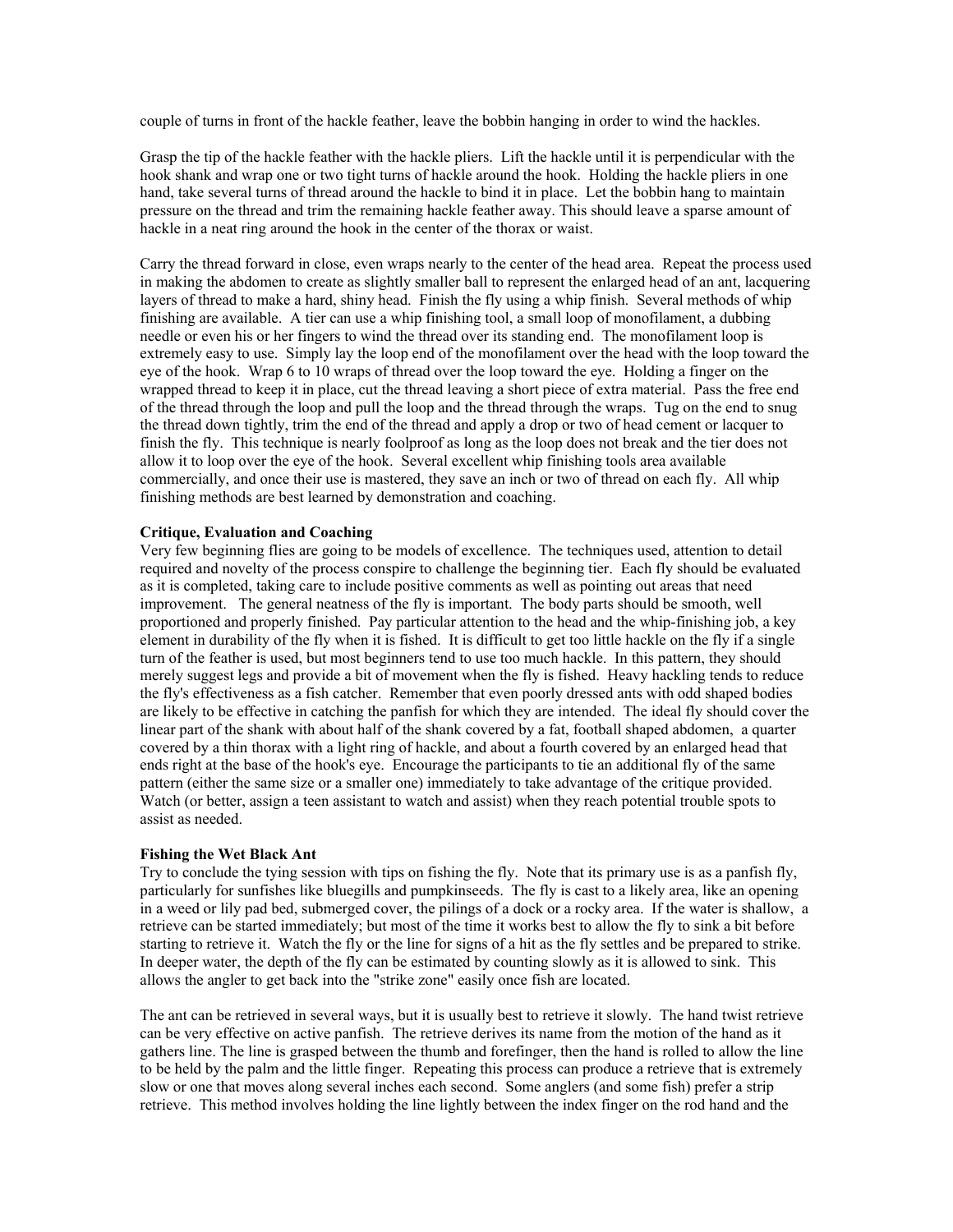grip of the rod while pulling line toward the body with the line hand. It can be very slow, fished in short jerks or fished quickly to match the mood of the fish. Simply clamping down on the line with the index finger of the rod hand provides ample line control to set the hook when a strike is felt. In some situations, the rod may be used to provide a sweep toward the surface or a series of twitches during the execution of another retrieve. The key is to try several different approaches until one that works effectively on the fish is found.

Sometimes the angler can see the fish as it stalks or charges and takes the fly. Most of the time, the strike will be indicated by a pause or slight tug on the line. A short pull on the line or a quick lift of the rod tip will usually result in a hooked fish.

# **Exhibit or Sharing Suggestions**

1. Prepare a poster, models or photographs to show the steps in tying a wet black ant.

- 2. Study fly fishing books or magazines to see what other types of ants might be useful for panfish and other fishes. Share the results of your studies with your group or other interested persons.
- 3. Prepare a method demonstration on tying the wet black ant and present that demonstration in an appropriate setting.
- 4. Prepare a photographic story of tying a black ant from the beginning of the tying process to using the fly in fishing.
- 5. Record your experiences with tying and using flies in a tying and fishing journal. Share that journal with others in an appropriate setting.
- 6. Make a series of flies and fly pattern cards that can be exhibited at a fair or similar gathering.
- 7. Try variations of the ant to see if you can develop something that works more effectively for the fish in your area. Record your experiments and experimental patterns in a journal and share your findings with others in your group.

# **Community Service and "Giving Back" Activities**

- 1. Consider ways of helping other young people learn how to tie flies, setting up tying clinics or instructional programs for interested people.
- 2. Tie a set of flies that can be used as auction items or door prizes in community events or fund raisers.
- 3. Donate flies to a local fishing program.

## **Extensions or Ways of Learning More**

1. Observe fish and the foods that they eat on your local waters. Using what you know about tying flies, try to develop a pattern that imitates or suggests a food the fish seem to prefer. Research existing fly patterns to see if someone has developed a fly that does what you want. Modify existing patterns or create your own pattern in an attempt to catch the fish you are seeking.

2. Collect stomach contents from fish you like to catch. Observe the contents of those stomachs and record what you find in a notebook. Determine if their food habits are the same all the time or if they change with the time of day and season. Use references to entomology or other fields to assist in identifying what the fish are eating and attempt to create a seasonal reference to their favorite foods.

3. Observe fish actively feeding on a local stream, pond or lake. By careful study, see what they are eating and how they feed. Do they take everything that is a potential food item, or are they selecting something from a set of food choices? What characteristics seem to determine which food items are taken and which ones are rejected? How can that apply to your fly tying efforts.